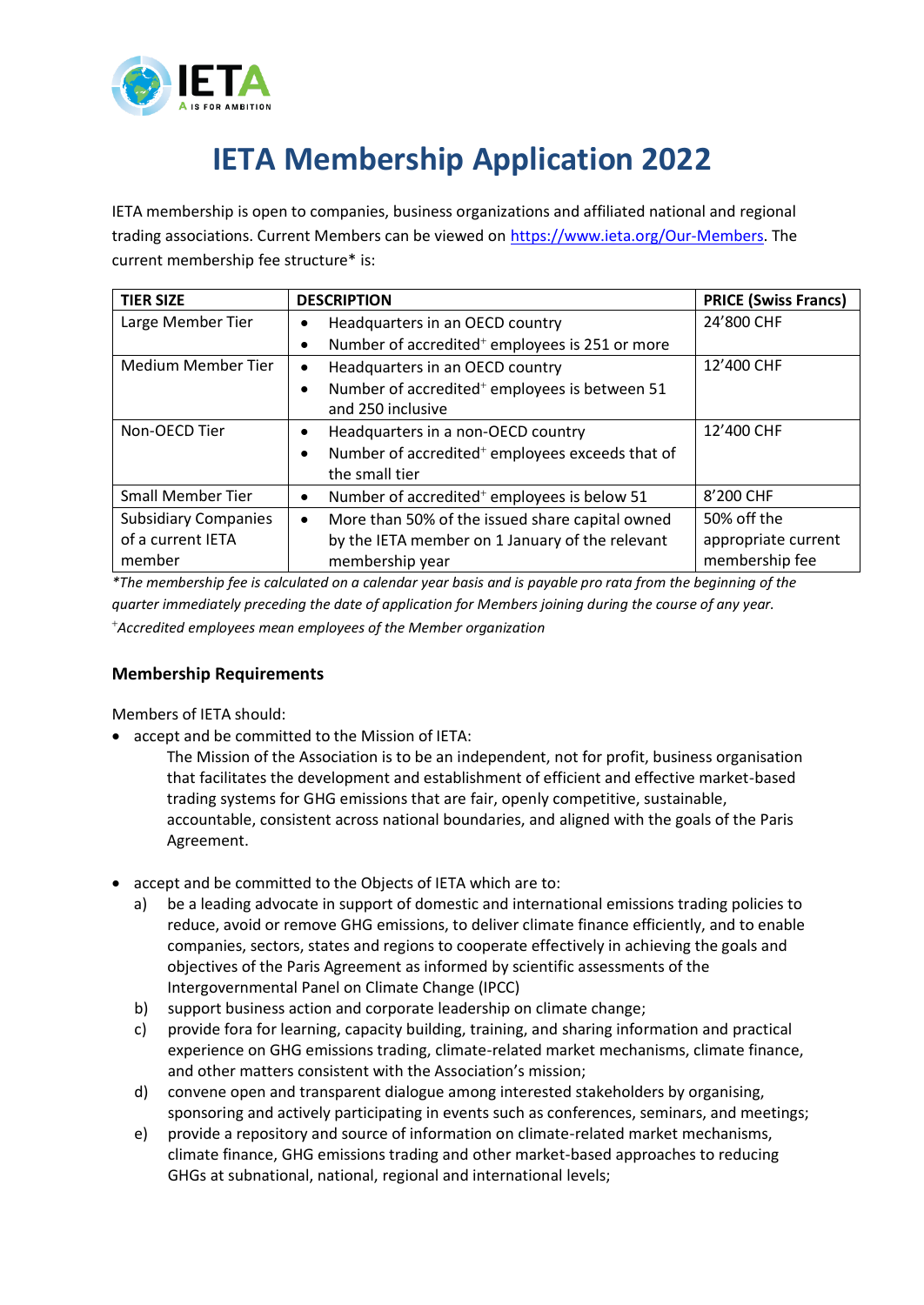

- identify opportunities for the use of market mechanisms and support integrity, accountability and transparency of climate-related markets, consistent with the Paris Agreement;
- g) foster relationships with reputable entities of a similar stature (including, without limitation, governments, non-governmental and business organisations, research organisations, and academia) that have responsibilities and/or expertise relevant to the Association's mission;
- h) facilitate consensus building among the Members and other stakeholders in support of climate-related market mechanisms to enable global action;
- i) avoid for-profit ventures, activities, and initiatives that will compromise the Association's Mission, objectivity, independence, impartiality, and credibility;
- j) do all such other lawful things as may be incidental or conducive to the Association's Mission and/or its Objects;
- k) act in a manner that is consistent with guidance that the Council may provide from time to time in furtherance of the Association's Mission and /or its Objects.
- be a business entity which is legally and operationally independent
- be an entity that share the ambition of advancing the goals of the Paris Climate Agreement and the United Nations Framework Convention on Climate Change through emission reductions delivered through credible, effective and efficient market mechanisms and climate finance, including, without limitation, local, national, regional and international greenhouse gas emissions trading systems.
- have standing and influence within its area of activities
- be willing to be actively involved in the IETA work program
- understand that membership does not imply endorsement of products, services, practices or statements of the company and its employees or agents
- designate two official contact persons, who shall be responsible for the Member's relationship with the Association and other Members
- pay a non-refundable annual subscription fee for each calendar year of membership of such amount and in such manner as determined by the Council from time to time

## **Membership Application Process**

Please complete the following steps to join IETA:

- 1. Complete the application below and confirm that you have read and understood the IETA [Articles](https://ieta.org/resources/Secretariat/IETA-Articles-Oct2020.pdf) and [Rules.](https://ieta.org/resources/Secretariat/IETA-Rules-and-BylawsOct2020.pdf) Send the completed application form to [membership@ieta.org.](mailto:membership@ieta.org)
- 2. An email will be sent confirming receipt of your application to the email address listed on your application.
- 3. A reference and due diligence check will be conducted by the IETA Secretariat. Once complete, the application will be reviewed by the IETA Council. Any further information that IETA may require will be requested.
- 4. You will receive a membership fee invoice as per the details supplied on the online IETA Application. **NOTE**: membership does not officially start until the membership fee is received.
- 5. Once the invoice has been paid, IETA will supply you with further information on membership, including access to working groups and codes to access IETA's member section on the website.

For any additional information on IETA membership, please do not hesitate to contact Stephanie Olegario or Eva Weightman at [membership@ieta.org.](mailto:membership@ieta.org)